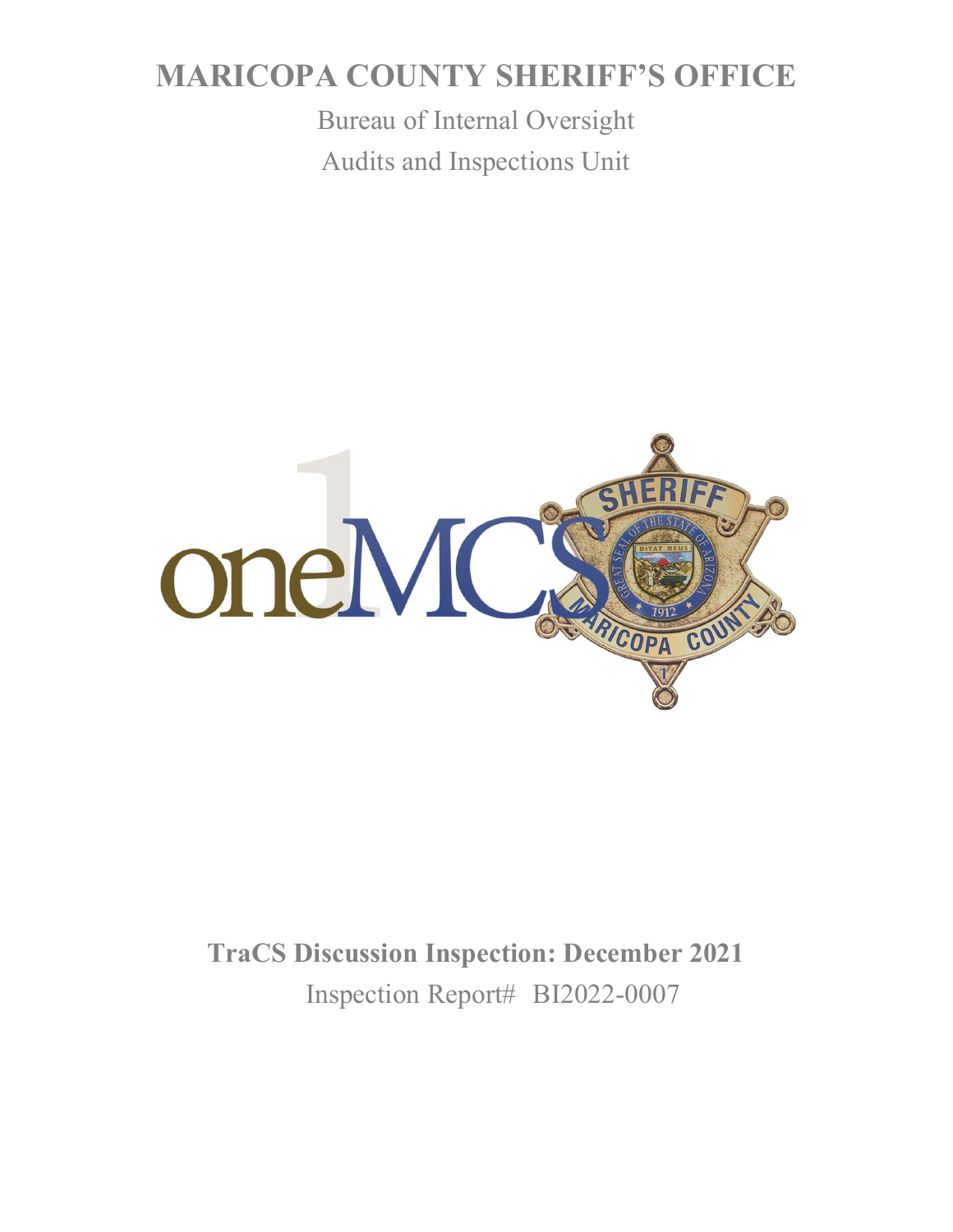The Audits and Inspections Unit (AIU) of the Sheriff's Office Bureau of Internal Oversight (BIO) will conduct monthly inspections of the TraCS Discussion of traffic stops to ensure compliance with Office Policies, promote proper supervision and support the requirements set forth in the Court Order. Inspectors will utilize the TraCS System and a sample of randomly selected employees from each district for review. The TraCS Traffic Stop Discussion will be uniformly inspected utilizing a matrix developed by the AIU, in accordance with the procedures outlined in policies EA-11, EB-1, GB-2, and Melendres Court Order Paragraph 85.

### **Compliance Objectives:**

Utilizing the TraCS Traffic Stop Discussion Matrix, review each selected deputy TraCS data to ensure the following for December 2021:

- Determine what district the traffic stop data originated from
- Verify the supervisor individually discussed each traffic stop completed within a monthly time frame by applying the "Discussed with Deputy" indicator
- Each Traffic Stop inspected will be counted as one inspection

#### **Criteria:**

MCSO Policy EA-11, *Arrest Procedures* MCSO Policy EB-1*, Traffic Enforcement, Violator Contacts, and Citation Issuance* MCSO Policy GB-2, *Command Responsibility* Melendres Court Order Paragraph 85

#### **Conditions:**

MCSO's assigned Court Monitors provided a sample of 18 Deputies from all Patrol Districts for the Discussion Inspection covering data from December 2021. The sample of 18 Deputies provided a total of 148 traffic stops available for inspection; all 148 (or 100%) of the traffic stops were inspected.

MCSO achieved a compliance rate of **97.97%** in the Discussion of Traffic Stops for the month of December 2021, as illustrated in the table below: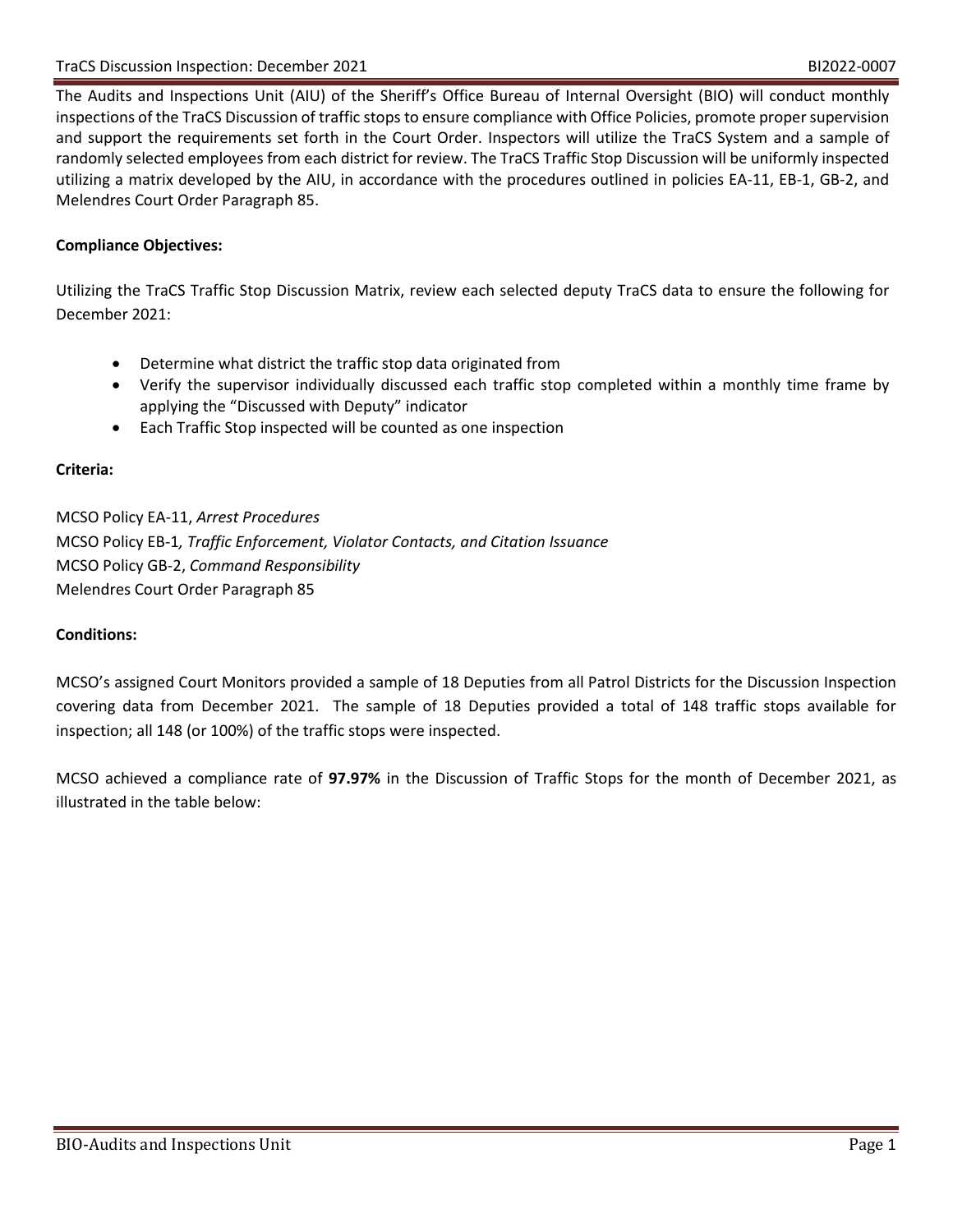

The compliance rate for each division is illustrated in the table below:

| <b>District</b>    | Dist. 1 | Dist. 2 | Dist. <sub>3</sub> | Dist. 4 | Lakes  | Dist. 6 | <b>District 7</b> | <b>Total</b> |
|--------------------|---------|---------|--------------------|---------|--------|---------|-------------------|--------------|
| In Compliance      |         |         | 17                 |         | 68     | 48      |                   | 145          |
| <b>Total Stops</b> |         |         | 17                 |         |        | 48      |                   | 148          |
| Compliance %       | 100%    | 100%    | 100%               | 100%    | 95.77% | 100%    | 100%              | 97.97%       |

It should be noted that the completion of a Discussion Inspection is dependent on when AIU receives the sample from the Court Monitors.

### Lake Patrol (1 BIO Action Form)

| <b>District</b>                                                                                                    | <b>MC</b> Incident #                                         | <b>Employee</b> | <b>Deficient Supervisor</b> | <b>Commander</b> |  |
|--------------------------------------------------------------------------------------------------------------------|--------------------------------------------------------------|-----------------|-----------------------------|------------------|--|
| Lake                                                                                                               | MC21229337                                                   | Sergeant        | Lieutenant                  | Captain          |  |
| Patrol                                                                                                             |                                                              |                 |                             |                  |  |
| <b>Deficiency</b>                                                                                                  |                                                              |                 |                             |                  |  |
| Supervisor did not discuss the Vehicle Stop Contact Form (VSCF) with the Deputy monthly by applying the "Discussed |                                                              |                 |                             |                  |  |
| with Deputy" indicator within TraCS within the required 30 days. Policy GB-2.13.E.1.b.                             |                                                              |                 |                             |                  |  |
| VSCF completed on 12/23/2021<br>$\bullet$                                                                          |                                                              |                 |                             |                  |  |
|                                                                                                                    | VSCF has not been discussed with the deputy as of 02/08/2022 |                 |                             |                  |  |